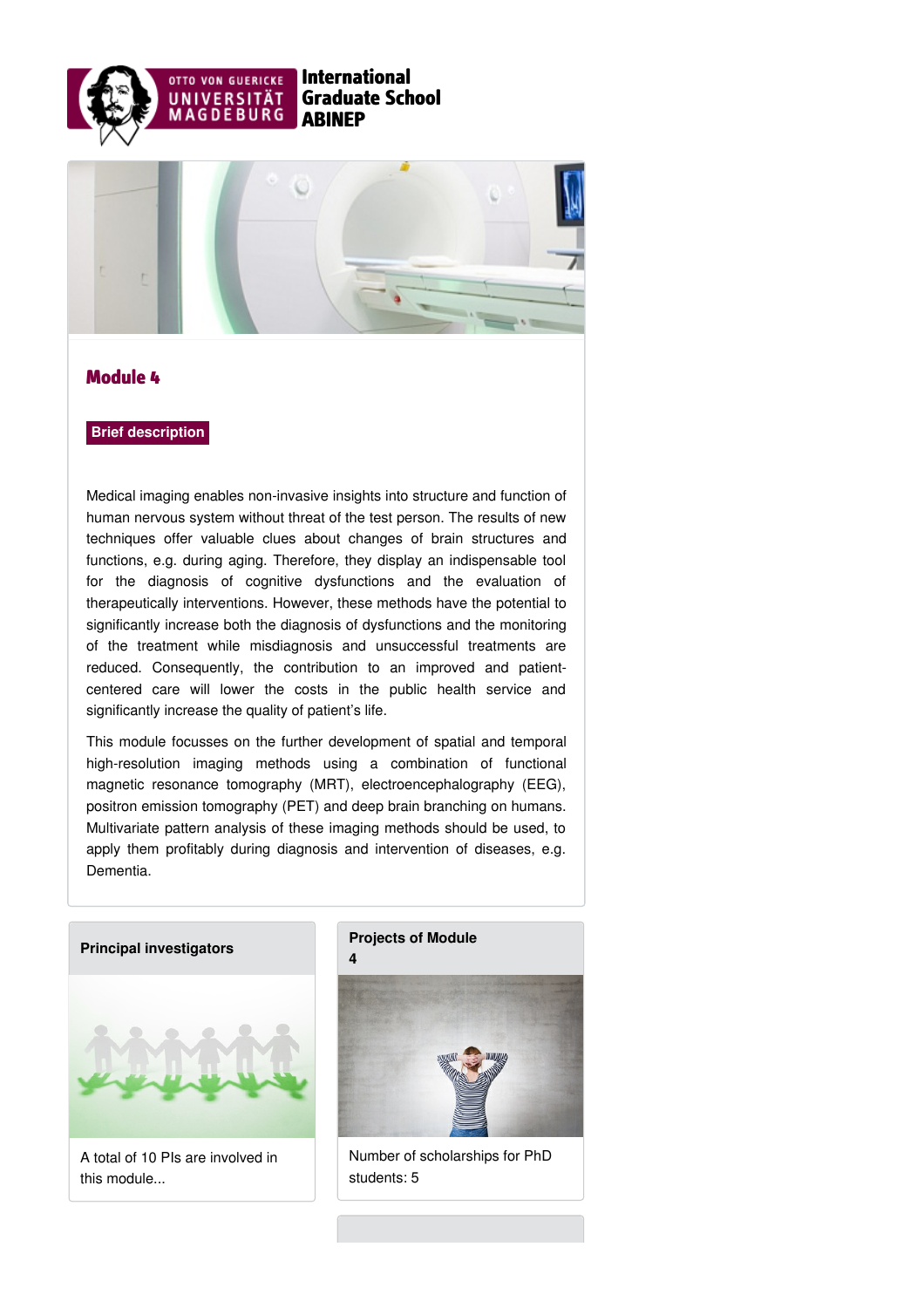**[Fellows](https://www.abinep.ovgu.de/Module+4/Fellows.html)**



**From left to right:**

Sharavanan Ganesan, Julia Rogge, Camila Agostino, Beatrice Barbazzeni, Stefan Repplinger



**2022- 05-12 Ann-Kathrin Meinshau PhD Defense 2022- 04 Alexande Pausder: PhD Submissi 2022- 03-17 Carla Marcia Cangalay Lira: PhD Defense 2022- 02-23 Rituparna Bhattach PhD Defense 2021- 11-19 Ayse Malci: PhD [Defense](https://www.abinep.ovgu.de/home/News/2021_11_19+Ayse+Malci_+PhD+Defense-p-324.html)**

›[more...](https://www.abinep.ovgu.de/News.html)

SACHSEN-ANHALT COM